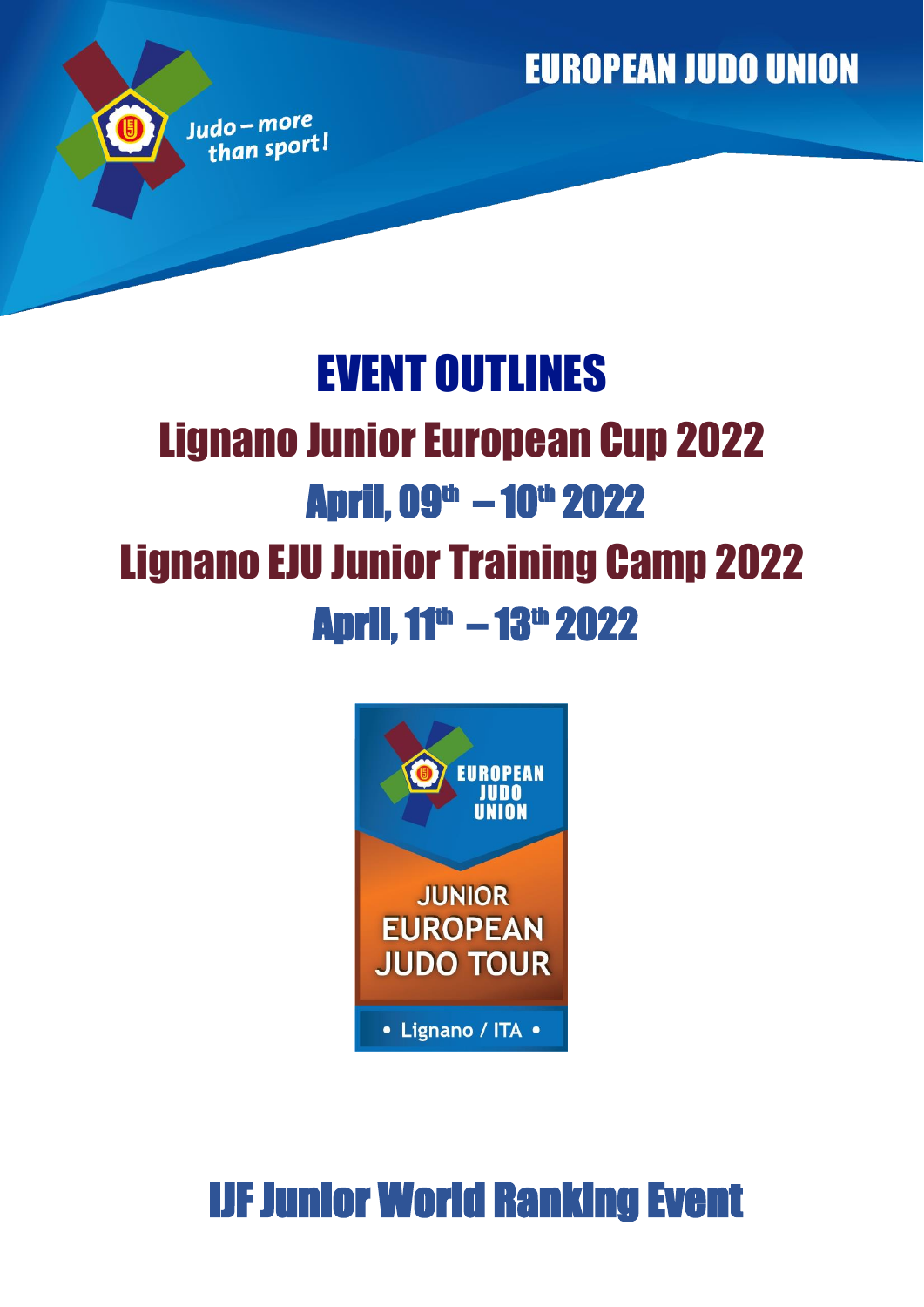

## **1. Organizer**

| Italian Judo Federation |                                                      |
|-------------------------|------------------------------------------------------|
| <b>Address:</b>         | Via dei Sandolini, 79 - Lido di Ostia (Rome) - Italy |
| Email:                  | international@fiilkam.it                             |
| Phone:                  | +39 06 56434511 510                                  |

#### **Emergency Contact:**

| General matters: | Mr. Gianluigi Pugnetti | +39 338 7856388 | judoeventmanager@gmail.com     |
|------------------|------------------------|-----------------|--------------------------------|
| Accommodation:   | Ms. Sara Moretti       | +39 340 7893821 | judoeventreservation@gmail.com |
| Transport:       | Ms. Sara Moretti       | +39 340 7893821 | judoeventreservation@gmail.com |
| Covid manager:   | Dr. Bonagura Stefano   | +39 338 7415852 | dr.bonagura@fijlkam.it         |

## **2. Regulations to minimize COVID-19 related risks**

**Anyone not complying with the conditions of participation described in these outlines will not be eligible to take part in the event and will be subject to disciplinary action.**

The fundamental principle throughout all EJU events during the Covid-19 era is to protect and be protected by wearing a mask, sanitising, distancing and respecting the recommendations of the IJF Covid-19 Protocol. All participants have the mutual responsibility to protect one-another.

Each National Federation delegation participant (athlete, coach, team official, physiotherapist, doctor, President etc.) must have read and understood the latest version of the IJF Covid-19 Protocol which can be found here: covid.ijf.org.

#### **PLEASE NOTE:**

**Each National Federation taking part must nominate a Covid-19 Manager who is fluent in English.**

#### **There can only be ONE (1) COVID-19 MANAGER PER FEDERATION!**

#### **Before Travelling**

1. Check if you need a visa, and if yes - request it from the organiser. Please send a good quality passport copy (PDF) and filled in Visa Application form to the email: judo.internazionale@fijlkam.it. Please, see visa form uploaded.

2. Book accommodation and send a detailed rooming list. Last minute changes can be accommodated whilst the delegation waits in the bus or outside the hotel.

3. **Because of the Italian Government Law:**

**The following documents are MANDATORY to be presented on arrival to the competition:**

**- a valid\* Digital COVID Certificate issued after the administration of at least one dose of an EMA approved vaccine\*\* or after recovery from COVID-19 within the 6 months before the event. The Digital COVID Certificate must be valid for the entire duration of the event. It will not be possible to access the hotels with the certification obtained after the execution of an antigen or PCR COVID test;**

**- the certificate of a negative PCR test not older than 48 hours prior to the arrival** 

**NO EXCEPTIONS CAN BE MADE**

**\* The Digital COVID Certificate is VALID starting form the 15th day after the administration of the first dose**

**\*\*EMA approved vaccines: Comirnaty (Pfizer-BioNTech), Spikevax (Moderna), Vaxzevria (AstraZeneca), Janssen (Johnson and Johnson), Nuvaxovid (Novavax), Covishield (Serum Institute of India/AstraZeneca), R-CoVI (R-Pharm/AstraZeneca), Covid-19 vaccine-recombinant (Fiocruz/AstraZeneca).**

**Due to a new Italian Government Law, if you are not vaccinated participation in the Tournament is not permitted.**

During the period when the tests are done you should stay isolated and limit contact with other people as much as possible. If you experience any kind of symptoms do not start to travel (even with two negative PCR tests.

4. Present upon arrival IJF Liability Release Waiver which is uploaded to my.ijf.org once and is valid through the whole year 2022. The document can be found under the link: https://www.ijf.org/covid19/2663 and on EJU homepage for every event. 5. **PCR tests, Vaccination Certificate/Recovery Certificate, Liability Release Waiver must be uploaded to the platform my.ijf.org by NF administrator well in advance BEFORE TEAM ARRIVAL.**

#### **Entering Italy**

The following must be brought/at hand for border control: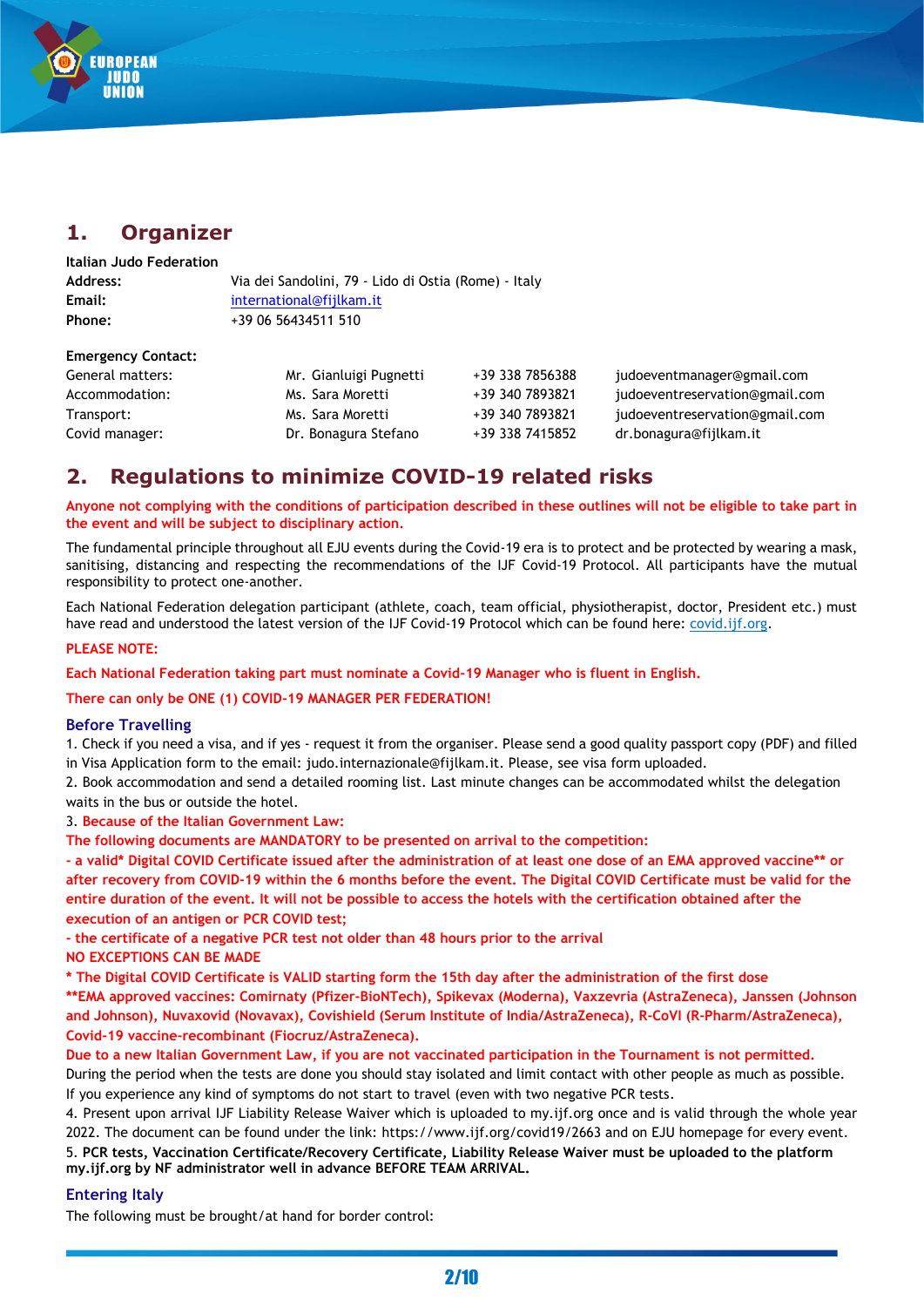

- 1. Passport, ID, and applicable visas, as required.
	- All regular border-crossing regulations must be followed regarding the validity of passports and visas, as applicable for each respective country
	- Border control officers will check documents (passports or other documents that contain similar information)
- 2. Passenger Locator Form: [https://app.euplf.eu](https://app.euplf.eu/)
- 3. Valid Vaccination or recovery certificates and PCR test (not older than 48h).

#### **All information regarding entering the county can be found here: https://www.salute.gov.it/travellers**

#### **Entering a bubble**

The event venues (hotels, sport hall, training hall etc.) will be classified as bubbles and to reduce risk a "bubble to bubble" concept will be used. People are NOT allowed to leave their bubble as contamination could occur endangering the safety of the event and the health of the participants.

1. One (1) PCR test per participant will be performed immediately upon arrival. The test will be held in Bella Italia Village. Until test results are obtained, all participants must remain in their hotel rooms, where water and any paid meals will be ensured until the receipt of the test results.

#### **Important: Athletes competing on Saturday MUST arrive on Thursday before 16:00.**

#### **Athletes competing on Sunday MUST arrive on Friday before 16:00!**

## **Due to testing logistics NO EXCEPTIONS are possible.**



**Entries & registration**: No entries by clubs can be accepted - every participating Federation must have a Covid-19 Manager handling all entries and bookings!

- 2. Cost per test is 100  $\epsilon$  Euro, which has to be paid by the participating federation prior the arrival.
- 3. If any other conditions and requirements will arise till the start of the event they will be informed additionally.

#### **Throughout your stay**

1. Wash/sanitise your hands regularly, especially if you have had contact with a person or an object. Competitors should wash and disinfect their hands and feet regularly, especially before the warm-up and the contest.

2. No handshake - greet each other with a bow.

3. Wear a mask at all times (change it at least twice a day). Exceptions: masks are not obligatory on the Field of Play tatami, on the warm-up tatami whilst warming up or on the training tatami whilst training. Masks may be removed while eating in dining areas.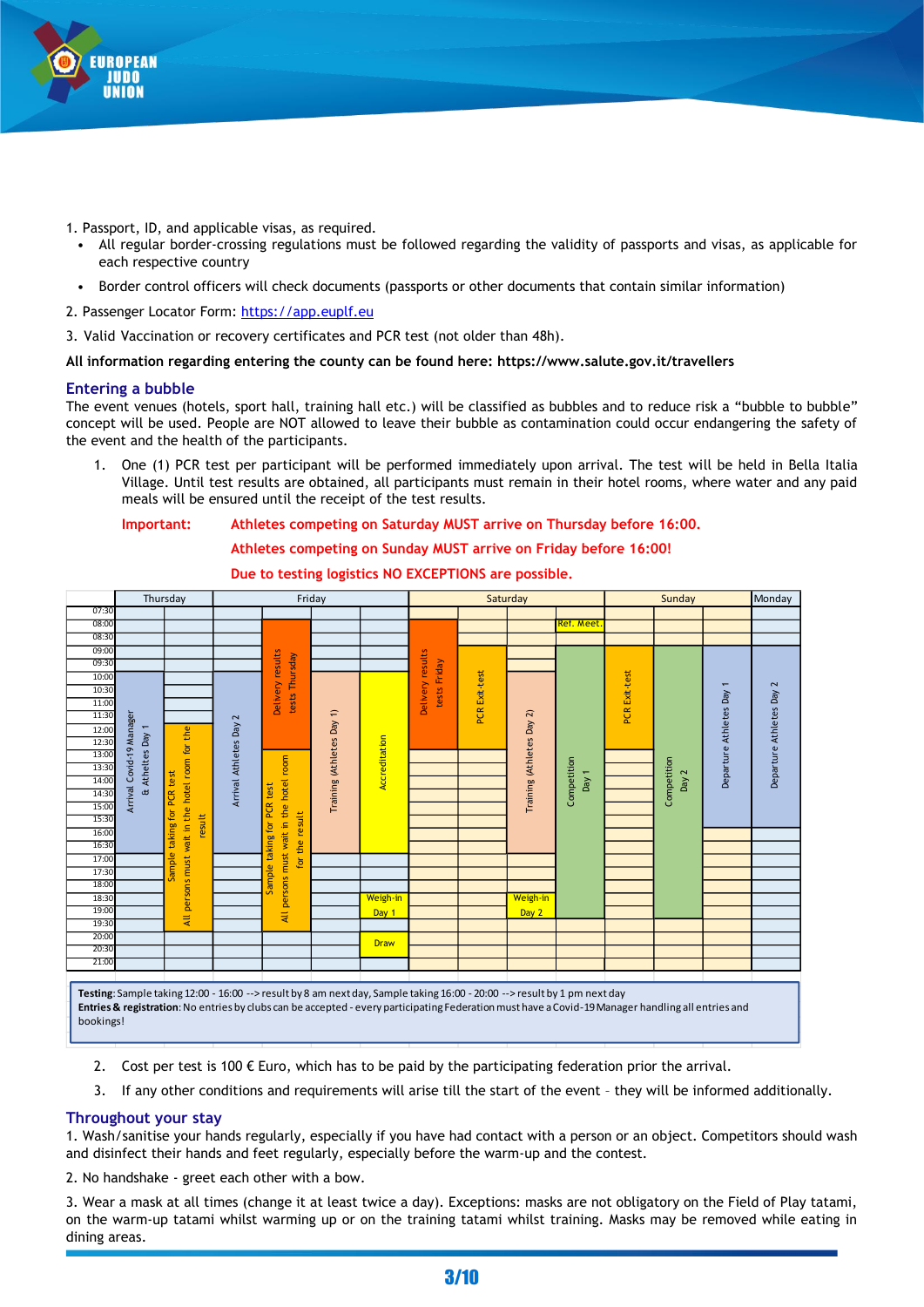

4. Maintain 1.5 m distance at all times, except for competitors during training, their contests and during warming up with ONE PARTNER.

5. Submit yourselves to contactless temperature measurement by the organiser on arrival at the point of entry in the country, at accommodation premises, throughout the competition venue and at any official venue of the event, to be accepted by all accredited population.

Anyone registering a high temperature will be asked to remain outside and their Delegation COVID-19 Manager, the LOC COVID-19 Manager and the EJU COVID-19 Manager will be contacted. An opportunity to recheck their temperature will be given, if it is still high a final decision will be made by the LOC COVID-19 Manager and the EJU COVID-19 Manager.

#### **In case of positive result**

In case of a positive test result we will follow the Italian Government/National Public Health Authorities

Quarantine period: 10 days

Quarantine hotel: accommodation hotel

**Rates: 120 Euro Board single room/per night during the event. After the event the regular hotel price.**

Anyone with a positive test MUST stay in the quarantine hotel provided by the organiser. The cost must be paid by the National Federation.

Close contacts will also be traced and may be isolated/quarantined depending on the LOC National Public Health Authorities of Italy procedure. Please note their definition of close contact may differ from that described in the IJF protocol.

#### **Insurance**

It is the responsibility of the National Federation to ensure that in addition to their normal insurance they have sufficient insurance in place to cover any COVID-19-related costs. The organiser of the event and the EJU accept no liability for any claims relating to cancellation of the event due to COVID-19 or medical costs for any COVID-19 related illness that may affect a National Federation delegation member during the event.

#### **Symptoms after arrival**

Anyone who experiences symptoms after arrival must immediately contact their Team COVID-19 Manager Local Covid Manager: Dr. Bonagura Stefano +39 338 7415852 dr.bonagura@fijlkam.it

#### **Exit tests**

Exit tests may be booked with the organiser, if required. Where to book: by the email: judoeventreservation@gmail.com Price: PCR test - 100€

## **3. Competition Place**

Bella Italia Village Sports Hall Via Centrale ,29 -33054 Lignano Sabbiadoro (UD) - Italy

## **4. Age**

15 to 20 years old (Born 2002 - 2007)

## **5. Participation**

This Junior European Judo Cup is open for all EJU/IJF Member Federations. Due to the the pandemic restrictions only **350**  participants are allowed. The participation is confirmed by the hotel payment to the organiser. **There is no limit** in the number of athletes for each weight category for every federation. The competitors must be of the same nationality as the National Federation, which enters them.

## **6. Categories & Duration**

Male: -60kg, -66kg, -73kg, -81kg, -90kg, -100kg, +100kg Female: -48kg, -52kg, -57kg, -63kg, -70kg, -78kg, +78kg Duration: 4 minutes Golden Score: No time limit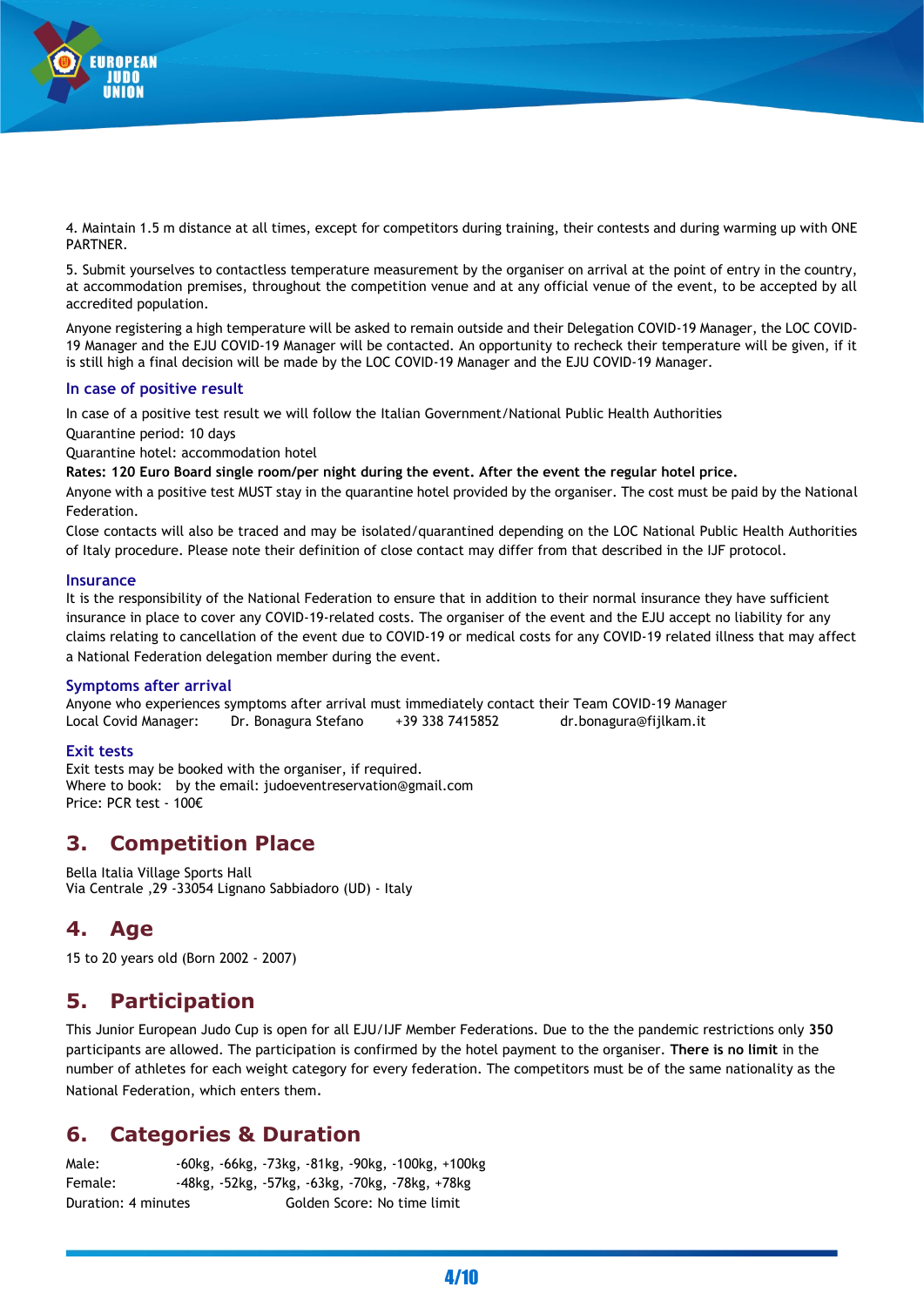## **7. Deadlines**

EUROPEAN<br>| JUDO<br>| UNION

| Visa Application:             | Monday, 14 <sup>th</sup> March 2022 |
|-------------------------------|-------------------------------------|
| Hotel Reservation:            | Monday, 14 <sup>th</sup> March 2022 |
| Hotel Payment:                | Monday, 21 <sup>st</sup> March 2022 |
| Travel details:               | Monday, 28 <sup>th</sup> March 2022 |
| Rooming List:                 | Monday, 28 <sup>th</sup> March 2022 |
| <b>JUDOBASE Registration:</b> | Friday, 01 <sup>st</sup> April 2022 |

#### **8. Program**

Attention: The schedule may be modified according to total number of entries and circumstances of competition.

| Thursday, April 07th 2022                                                             |                                                                           |                      |
|---------------------------------------------------------------------------------------|---------------------------------------------------------------------------|----------------------|
| Not later than 16:00                                                                  | Arrival of Covid Managers and athletes competing on Saturday              | Bella Italia Village |
| $12:00 - 20:00$                                                                       | PCR testing                                                               | Bella Italia Village |
| Friday, April 08th 2022                                                               |                                                                           |                      |
| Not later than 16:00                                                                  | Arrival of athletes competing on Sunday                                   | Bella Italia Village |
| $10:00 - 17:00$                                                                       | Accreditation                                                             | Bella Italia Village |
| $11:00 - 20:00$                                                                       | PCR testing                                                               | Bella Italia Village |
| $18:00 - 18:30$                                                                       | Unofficial weigh-in                                                       | Bella Italia Village |
| $18:30 - 19:30$                                                                       | Official weigh-in Women: -63, -70, -78, +78 kg<br>Men: -60, -66, -73 kg   | Bella Italia Village |
| 20:00                                                                                 | Draw                                                                      | online               |
| Saturday, April 09th 2022                                                             | Women: -63, -70, -78, +78 kg<br>Men: -60, -66, -73 kg                     |                      |
| $09:00 - 12:00$                                                                       | <b>PCR testing (Exit PCR)</b>                                             | Bella Italia Village |
| 08:00                                                                                 | Referee Meeting                                                           | Sports Hall          |
| 9:00                                                                                  | Eliminations/Repechage/Semi finals                                        | Sports Hall          |
| After                                                                                 | Final Block: Bronze Medal Contests, Finals                                | Sports Hall          |
| $18:00 - 18:30$                                                                       | Unofficial weigh-in                                                       | Bella Italia Village |
| $18:30 - 19:30$                                                                       | Official weigh-in Women: -48, -52, -57 kg<br>Men: -81, -90, -100, +100 kg | Bella Italia Village |
| Sunday, April 10th 2022<br>Women: -48, -52, -57 kg kg<br>Men: -81, -90, -100, +100 kg |                                                                           |                      |
| $09:00 - 12:00$                                                                       | <b>PCR testing (Exit PCR)</b>                                             | Bella Italia Village |
| 9:00                                                                                  | Eliminations/Repechage/Semi finals                                        | Sport Hall           |
| After                                                                                 | Final Block: Bronze Medal Contests, Finals                                | Sport Hall           |

## **9. JUDOBASE Registration**

All participants and delegates must be registered for this event in the IJF Registration System (**JUDOBASE)**: <https://admin.judobase.org/>.

Deadline for JUDOBASE Registration is **Friday April 01 st 2022**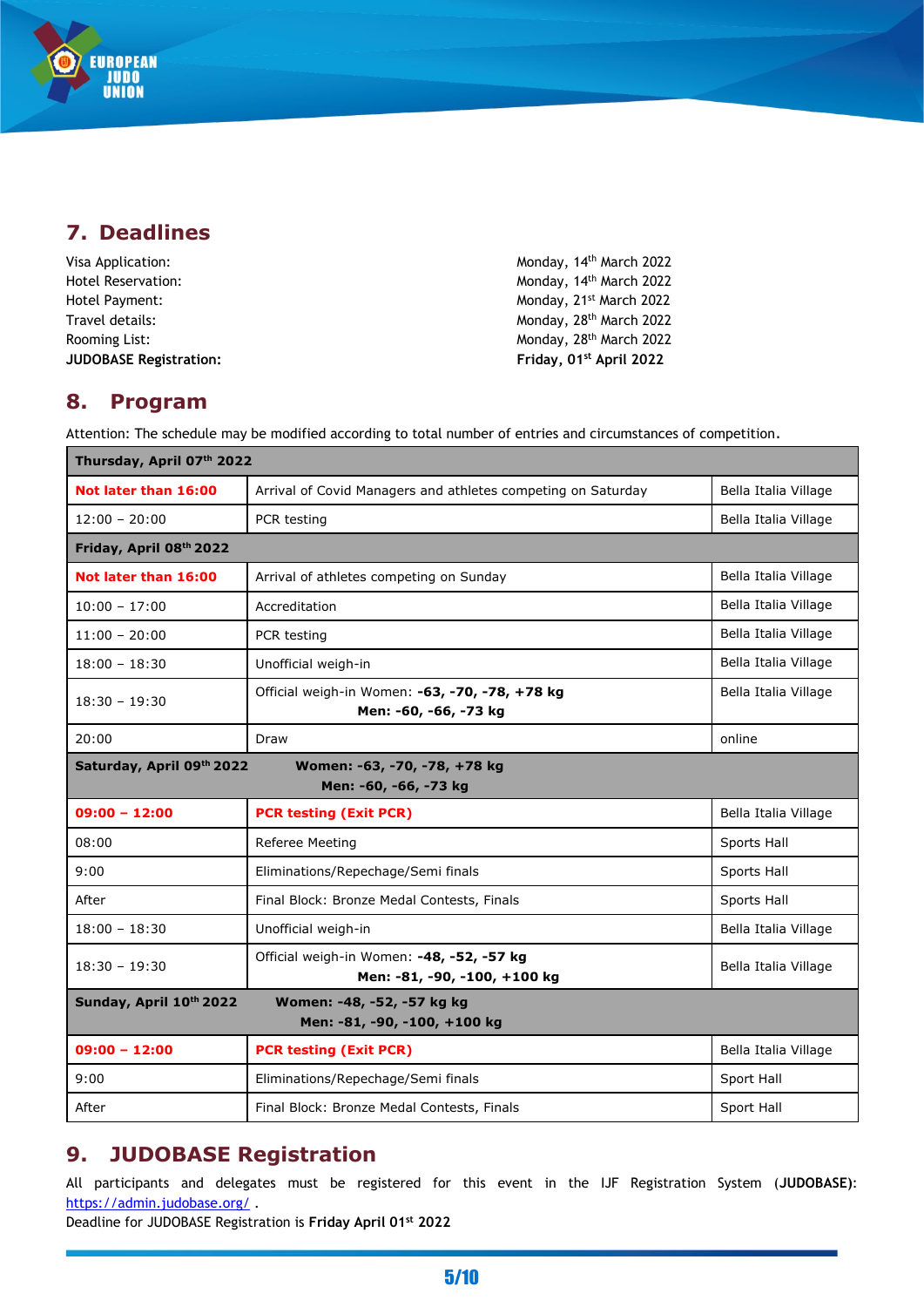

|                                                                                          | <b>NO IJF Official ID Card</b>                     | Replacement<br><b>IJF Official ID Card: YES</b> |
|------------------------------------------------------------------------------------------|----------------------------------------------------|-------------------------------------------------|
| <b>Athletes</b>                                                                          |                                                    | 0€                                              |
| <b>Other delegates</b><br>(Head of delegation,<br><b>Coaches, Physios,</b><br>Doctors, ) | • ENTRY NOT POSSIBLE<br>• REPLACEMENT NOT POSSIBLE | 0€                                              |

**Please note:**

- **Late entries are not possible, only replacemnts 1:1**!.
- Persons without IJF ID Card can only be entered on spot, if IJF ID Card will be ordered until end of Accreditation.
- Persons, who are banned by their Federation or IJF cannot be entered as late entry or replacement.

## **10. Entry Fee**

The EJU entry fee of **10€** per athlete must be paid.

## **11. Accreditation & Control of Nationality**

At least one team delegate (and not more than 2) who have been tested on spot and received negative results must attend the accreditation on **Friday from 10:00 – 17:00** on time in order to confirm the entries of all athletes and officials with his signature on the delegation confirmation list. A delayed appearance or no-show may result in the exclusion of all participants from the draw and the event. In case of unforeseen delay of arrival, the National Federation must immediately contact both the organiser and the EJU [\(headoffice@eju.net\)](mailto:headoffice@eju.net). Passports or photocopies of passports from all competitors must be available on request (national ID Card showing nationality, picture and date of birth or a copy is also accepted). The competitors must not be present at the nationality control.

**Very important:** Each National Federation must be represented by a team leader or coach responsible for registration of **ALL athletes from the respective National Federation**, regardless club or other membership. **Every National Federation will be accepted for accreditation only once**, when all entries and payments can be confirmed at the same time.

## **12. Competition Mode**

The competition will be conducted in accordance with the latest IJF SOR and IJF Refereeing Rules. Competition systems according to number of participants:

- • 6 and more entries: Double repechage
- • 3,4,5 entries: Round robin
- • 2 entries: better of 2 fights, if 1-1 the third match will decide

In order for an athlete to obtain points for the IJF Cadet Ranking List, her/his weight category should have participants from at least 2 different countries. If this is not the case, the competition can still be held, according to the organiser's decision. If, by the nominal deadline, there is only one country inscribed in any weight category, the organiser is obliged to inform immediately the National Federation concerned.

#### **13. Draw**

The draw will be held ONLINE.

Seeding: the top eight (8) from the entered competitors in each weight category will be seeded according to the current IJF Junior World Ranking List.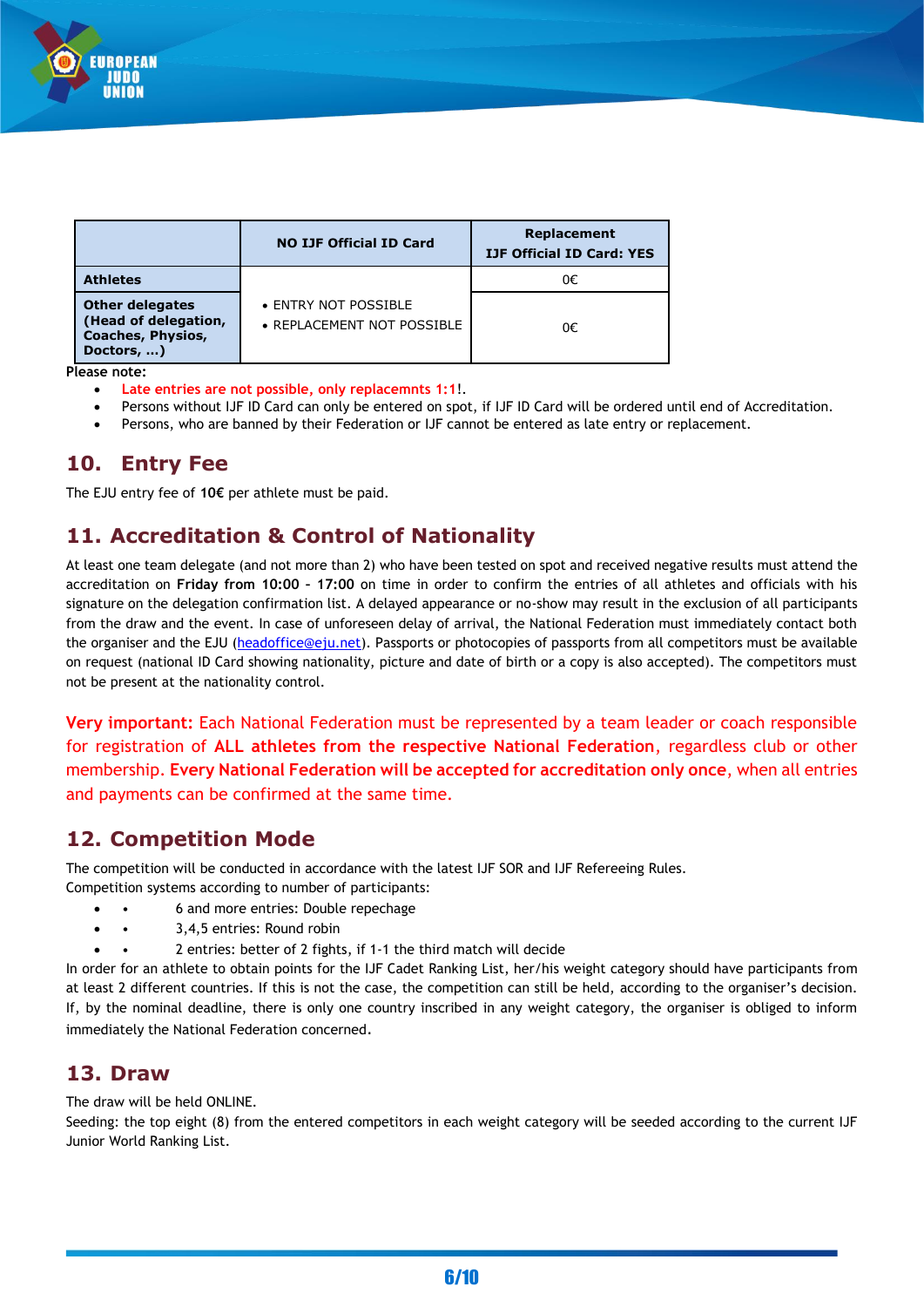## **14. Weigh-in**

UROPEAN **THEO** 

Official weigh-in for each weight category is held the evening before the competition day (see program). **Athletes must present their EJU accreditation card and their passport** (National ID Cards showing nationality, picture and date of birth are also accepted).

Official scales or test scales will be available for test weigh-in on Friday and Saturday from 08:00 – 22:00 (except during official weigh-in from 18:30-19:30).

## **15. Refereeing**

Each federation may enter 2 referees. The organizing federation may enter as many referees as required for the realization of the tournament but giving priority to their own Continental/International referees first and then their national referees with the highest national license with at least 2 years of experience.

If enough Continental/International referees are inscribed in Judobase, the organizing federation has to limit its number of national referees to 1 per mat.

**JUDOBASE registration deadline for referees: Friday, 01 st April 2022 The bow:**

- The contestants must not shake hands BEFORE the start of the contest.
- When the athletes are leaving the mat they must wear judogi in proper way and are not allowed to take out any part of the judogi or the belt before leaving the field of play.

## **16. Coaching**

All coaches must fully adhere to the Code of Conduct for Judo Coaches.

Dress Code Elimination rounds: National track suit with trousers reaching down to shoes or jacket suit with tie Final block: Jacket suit with tie

## **17. Transport**

Airports: Venice "Marco Polo" airport

Train station: Latisana train station

The organizer will provide transfers between the airport and official hotels, between the official hotels and competition venue, draw, accreditation and official weigh-in places. During pandemic time ONLY official transportation can be used. No other transportation, including taxis and own cars can be used when in the bubble.

**Group transfer from Official Airport to Lignano will be arranged for a cost of 30 € per person/per journey. For private transfers – the price is upon request to the organiser.**

Please book your transfers together with the inscription. Transfers on other days or outside the above-mentioned times can be arranged upon request, but an extra charge can be applied.

For info, reservations and transfer contact directly Ms. Sara Moretti: email [judoeventreservation@gmail.com,](mailto:judoeventreservation@gmail.com) phone +39 340 7893821 (emergency contact).

## **18. Accommodation**

All delegations, who inscribe for an EJU event, must reserve their accommodation in the official hotels published in the event outlines. The reservation must be made with the local organising committee (not directly with the hotel).

Due to the COVID-19 situation ALL participants must stay in the official hotel for the entire period of their stay, as the bubbleto-bubble concept is used at this event.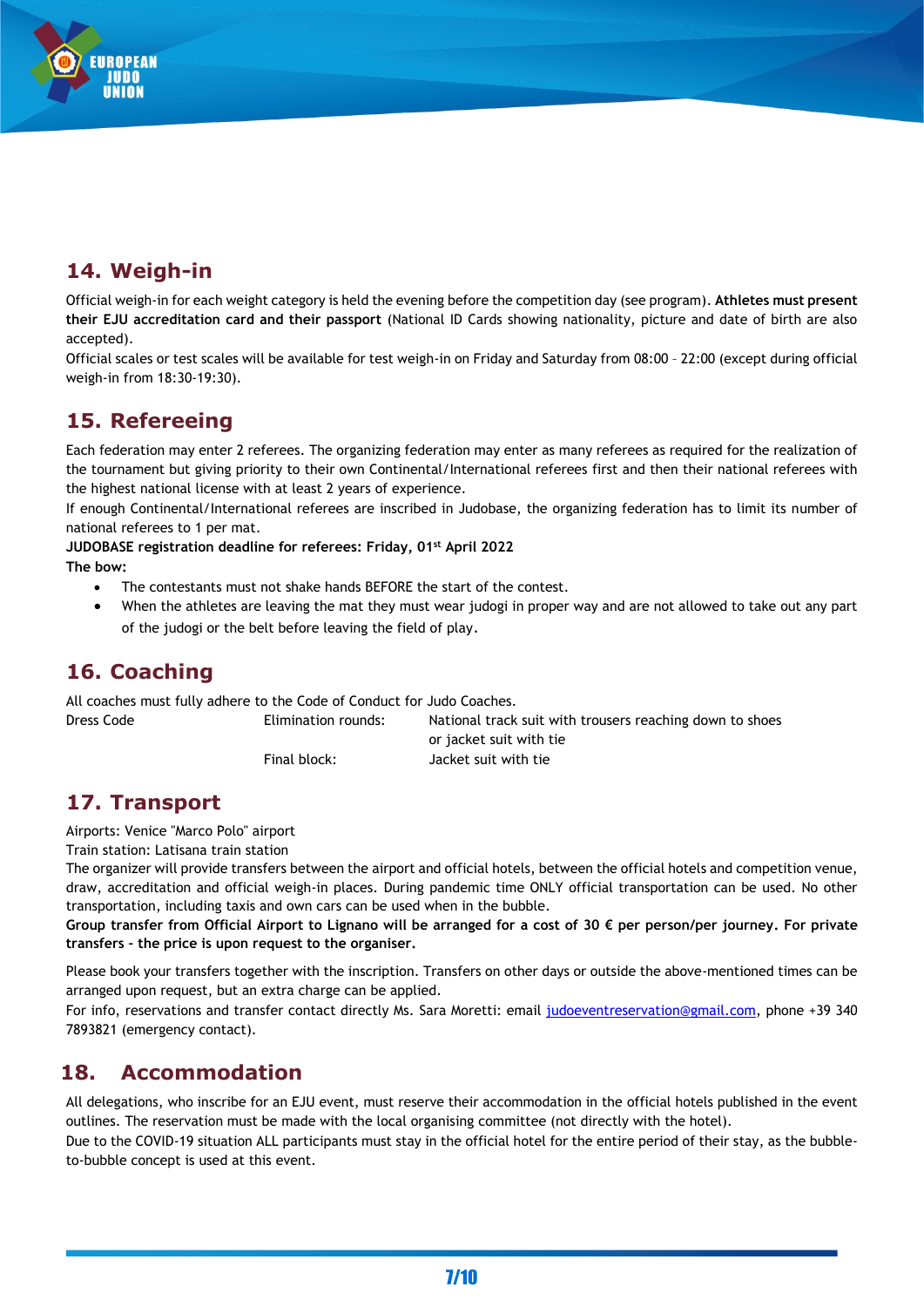

#### **Bella Italia Village**

Address: Via Centrale ,29 -33054 Lignano Sabbiadoro (UD) - Italy Distance to the airport: 85 km; distance to the sportshall: 100 m Check-in time: 14:00; check-out time: 10:00

| Prices/person/nights                 | nights/per<br>board/2<br>Full | Full board/3 nights/per | Full board/4 nights/per | Full board/6<br>nights/per |
|--------------------------------------|-------------------------------|-------------------------|-------------------------|----------------------------|
|                                      | person                        | person                  | person                  | person                     |
| Single room                          | 235 Euro                      | 335 Euro                | 435 Euro                | 635 Euro                   |
| Double room                          | 225 Euro                      | 295 Euro                | 385 Euro                | 565 Euro                   |
| Triple<br>beds<br>or<br>more<br>room | 200 Euro                      | 285 Euro                | 370 Euro                | 540 Euro                   |

**Please, forward the hotel reservation form to the email address: Ms. Sara Moretti +39 340 7893821 judoeventreservation@gmail.com**

**Hotel reservation deadline:** Monday, 14th March 2022 Hotel payment deadline: Monday, 21<sup>st</sup> March 2022 **Cash payment upon arrival is allowed. Credit cards can not be accepted on spot.**

**In case of tournament cancellation by the Italian authorities full payment will be refunded**. **Reservations will be valid only after payments and will be done by on first come first served basis** During competition days will be served pocket lunch at sport hall

Countries which cannot make bank transfers are entitled to pay in cash money upon arrival without any surcharge, if they inform the organizer and specify the number of participants before the hotel reservation deadline

Important: Injuries, visa problems or sickness are not valid reasons for cancellation of rooms.

In case of any damage to hotel property or competition venue caused by members of a delegation, their national federation will be charged by the organizing committee.

## **19. Payment**

All payments (including EJU entry fee) should be transferred to the following bank account:

| Bank Name:            | PrimaCassa Credito Cooperativo FVG                                                                                          |
|-----------------------|-----------------------------------------------------------------------------------------------------------------------------|
| <b>Bank Address:</b>  | Viale Roma, 2 - 33017 Tarcento (UD) ITALY                                                                                   |
| <b>Account Name:</b>  | A.S.D. JUDO KUROKI                                                                                                          |
| BIC/SWIFT:            | CCRTIT2T99A                                                                                                                 |
| IBAN:                 | IT36 J 08637 64281 028000060187                                                                                             |
| <b>Payment Title:</b> | Judo Kuroki JEC 2022 + Name Federation                                                                                      |
|                       | All bank fees and money transfer costs must be paid by the sender federation. The person attending accreditation must bring |
|                       |                                                                                                                             |

proof of the bank transfer.

**Only cash payment upon arrival is allowed. Credit cards are not accepted on spot**.

## **20. Judogi Control**

#### **Approved Judogi**

All Judoka must compete in IJF Approved Judogi (only red label allowed) and Judogis from all IJF suppliers are allowed (see www.ijf.org → Official Supplier List).

#### **Judogi Control**

It will be operated with a Sokuteiki prior to the fight. Judogi must have an IJF Official Label "APPROVED JUDOGI" with an optical code which cannot be falsified. The label will be controlled with an optical lamp. Each of the competition clothing articles (jacket, trousers and belt) must have an IJF official label.

#### **Backnumber**

Each competitor taking part in the EJU events is obliged to have sewn on the back of his Judogi the official backnumber (both EJU and IJF are allowed) bearing his surname and his National Olympic Committee abbreviation. The backnumber can be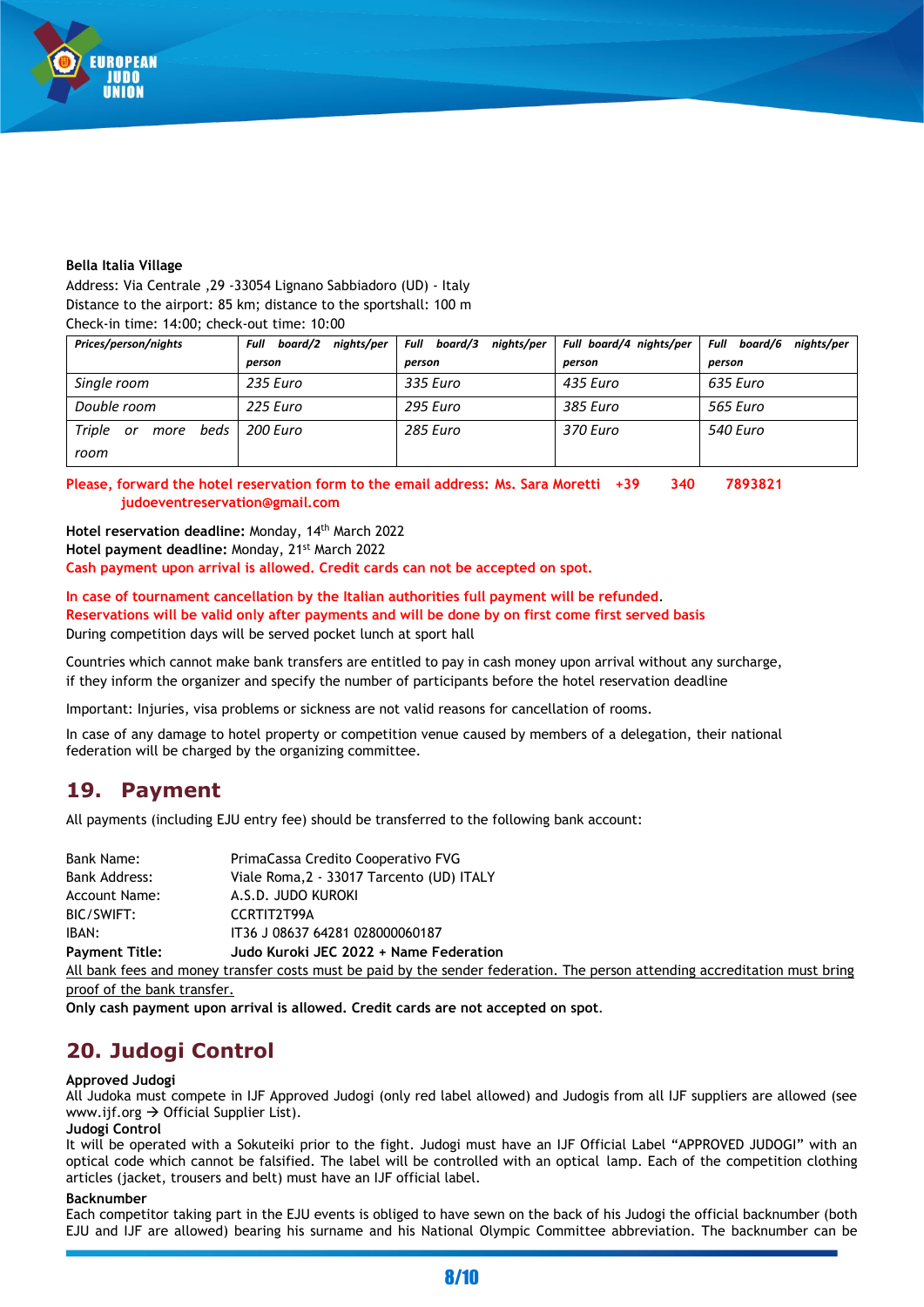

ordered from [www.mybacknumber.com](http://www.mybacknumber.com/) or [www.officialbacknumber.com](http://www.officialbacknumber.com/) (Attention: production and delivery may take around 4 weeks).

The SPONSOR part (if needed) will be given to the head of delegation during registration, and the athletes can stick it themselves using the special glue on the back number.

#### **Markings and Advertising**

The space on the *shoulder stripes* (25cm x 5 cm on both right and left side) and on the *upper arms* (10cm x 10cm on both right and left side) can be either used for own sponsors of the Federation or Judoka or EJU Suppliers, *BUT not for any other Judogi supplier*.

The space on the *right chest* (5cm x 10cm) can be used by the Judoka for his/her own sponsor. The logo of a Judogi brand can only be used, if it corresponds with the brand of the Judogi itself and if it is an EJU Supplier. Further, no logo of a competing brand of the advertising reserved for the Federation can be used (unless approval granted by the Federation).

*Please note*: On all advertising spaces it is strictly prohibited to promote tobacco, alcohol, any substances listed in the doping code, or any product or service contrary to public morals.

The space on the *left chest* (10cm x 10cm) can be used for the national colours or the national emblem corresponding with the IOC code on the backnumber (regional emblems are not allowed).

All other markings on the Judogi, like Judogi brand logos, name of Judoka, etc. have to comply with the IJF Judogi Rules. Detailed information is available on<http://www.eju.net/statutes>.

#### **Important:**

- If an athlete does not respect the Judogi rules, the athlete will not be permitted to pass the Judogi Control, and the coach who is responsible for the athlete will be suspended for the rest of the competition day.
- The organiser is not obliged to provide reserve Judogi at Judogi Control, but the athlete is allowed to present himself in another IJF Approved Judogi, complying with the Sokuteiki rule (and without backnumber) - in this case no coach can go with this athlete to the mat!
- In the case of a repeated offence the coach will be suspended for the rest of the competition.

## **21. Responsibility of Federations**

The competitors will compete under the full responsibility of their federations. Insurance: Each national federation is responsible for insuring its competitors against "injury and third part risk (public liability)" during the period of the event. The European Judo Union and the organiser decline all responsibility.

#### **Consent for Photography/Videos/Filming**

Delegates inscribed by their National Federations for EJU events consent to the EJU and its media partners to use content of them, including data, live results, photographs and/or video recordings (hereafter referred to as Media). This media may be obtained from National Federations and EJU. It will also be acquired by the EJU and its media partners from in and around all EJU event venues. Media could be used in print and digital media formats including print publications, websites, e-marketing, posters banners, advertising, film, broadcast, social media, education purposes and other purposes. The National Federation must ensure that they have the permission of each delegate or in the case of a minor the permission of the parent/guardian. If a delegate does not give consent, then the National Federation must inform the European Judo Union by writing to headoffice@eju.net.

## **22. Anti-Doping**

Doping control might be executed according to the **IJF MEDICAL AND ANTI-DOPING HANDBOOK (IJF SOR – Appendix E)**.

#### **23. Media**

Journalists can apply for Media accreditation online using the following link: https://www.eju.net/media/ Due to the Covid-19 situation the restrictions for Media attendance may apply.